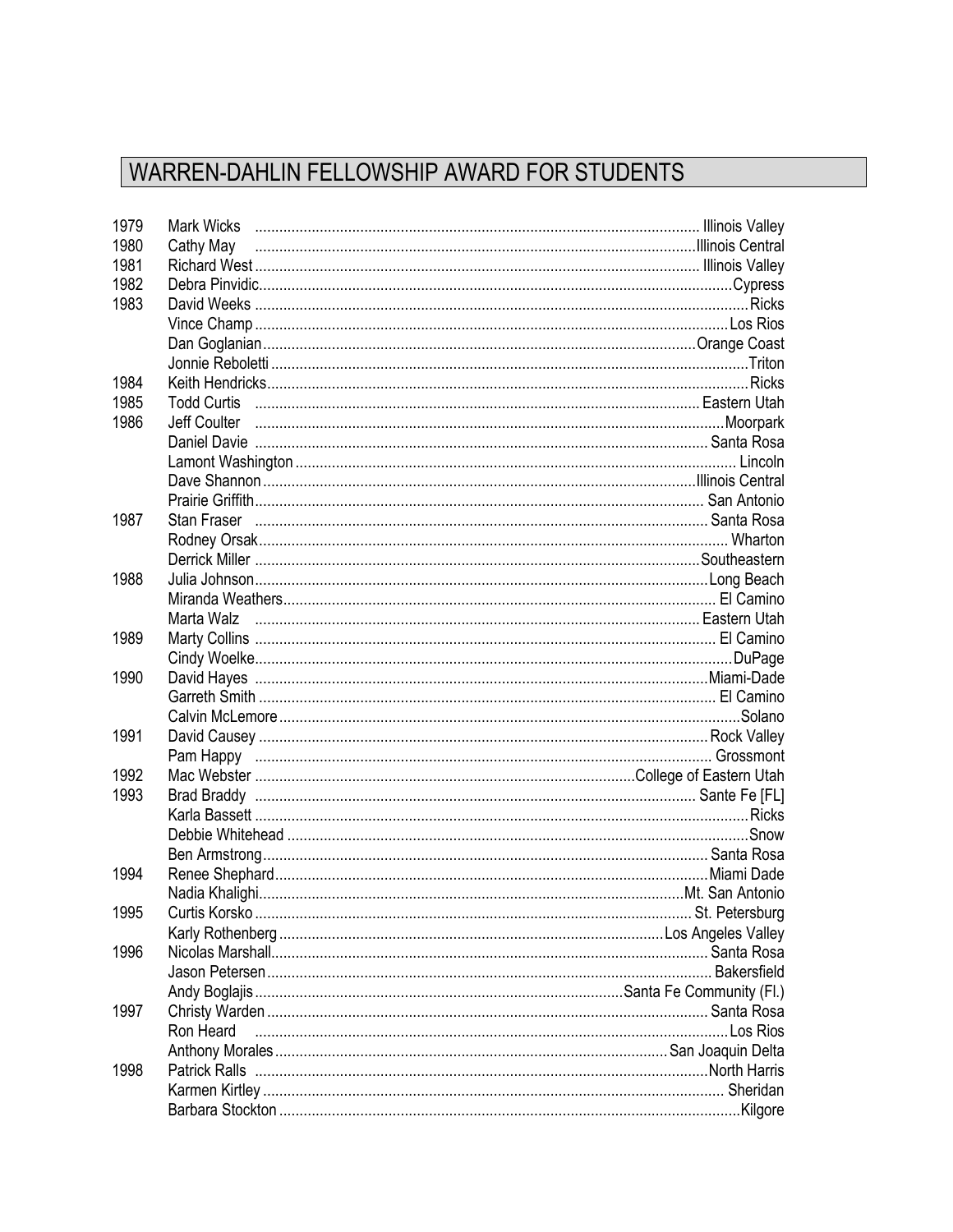| 1999 |             |                                                                                                   |
|------|-------------|---------------------------------------------------------------------------------------------------|
|      |             |                                                                                                   |
| 2000 |             |                                                                                                   |
|      |             |                                                                                                   |
|      |             |                                                                                                   |
| 2001 |             |                                                                                                   |
|      |             |                                                                                                   |
|      |             |                                                                                                   |
| 2002 |             |                                                                                                   |
|      |             | Dan Miller Fand Aller And Allen College Community College College College College College College |
| 2003 | Kelly Dunn  |                                                                                                   |
| 2004 |             |                                                                                                   |
|      |             |                                                                                                   |
|      |             | Tony Mata music members control case College Coast College                                        |
|      |             |                                                                                                   |
|      |             | Brett Nadal <b>Maturis Communication and Contract Communication</b> and analysis of the Harper    |
|      |             |                                                                                                   |
| 2005 |             |                                                                                                   |
|      | Chris Cox   |                                                                                                   |
|      |             |                                                                                                   |
|      |             |                                                                                                   |
| 2006 |             |                                                                                                   |
|      |             |                                                                                                   |
|      |             |                                                                                                   |
| 2007 |             |                                                                                                   |
|      |             |                                                                                                   |
| 2008 |             |                                                                                                   |
|      |             |                                                                                                   |
|      |             |                                                                                                   |
| 2009 |             |                                                                                                   |
|      |             |                                                                                                   |
|      |             |                                                                                                   |
|      |             |                                                                                                   |
|      |             |                                                                                                   |
| 2010 |             |                                                                                                   |
|      |             |                                                                                                   |
| 2011 |             |                                                                                                   |
|      |             |                                                                                                   |
| 2012 | Tom Hill    |                                                                                                   |
|      |             |                                                                                                   |
|      |             |                                                                                                   |
| 2013 |             |                                                                                                   |
|      |             |                                                                                                   |
|      |             |                                                                                                   |
| 2014 |             |                                                                                                   |
|      |             |                                                                                                   |
|      | Matt Dillon |                                                                                                   |
|      |             |                                                                                                   |
|      |             |                                                                                                   |
|      |             |                                                                                                   |
|      |             |                                                                                                   |
|      |             |                                                                                                   |
|      |             |                                                                                                   |